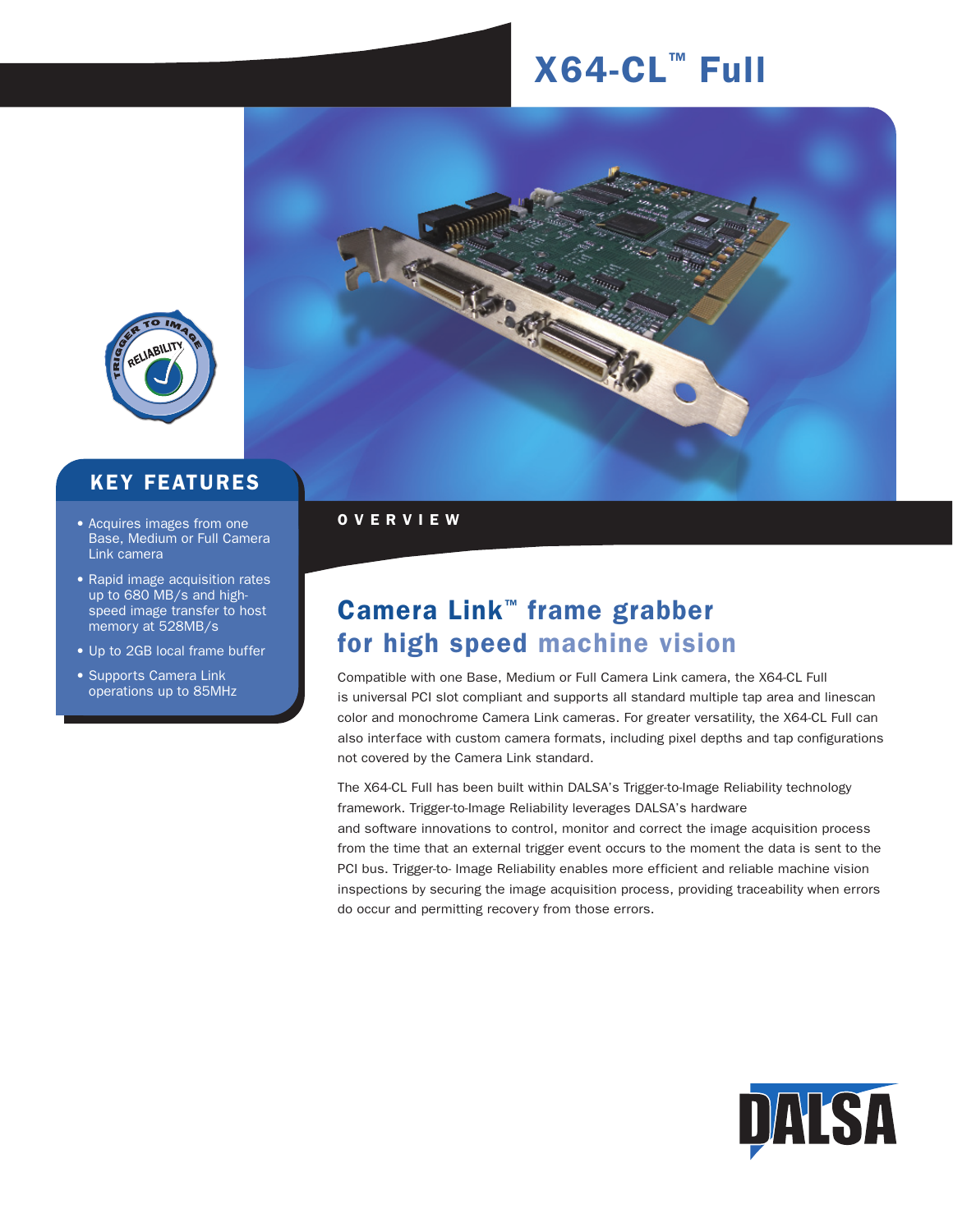

X64-CL Full - Functional Block Diagram

#### Unprecedented Acquisition Control

Successful industrial machine vision applications require consistent and predictable results in demanding operating environments. The X64-CL Full Acquisition Control Engine (ACU), delivers an unprecedented level of acquisition functionality. The X64-CL Full not only provides the industry's most flexible front-end for interfacing Camera Link cameras, it also incorporates a fault tolerant image synchronization design, allowing it to automatically detect report and recover from a lost camera

signal ensuring a greater level of reliability within the imaging sequences.

The X64-CL Full gives machine vision application developers the ability to combine color and monochrome acquisition on a single board. Developers can perform critical pixel transformations during the acquisition process saving valuable preprocessing time.

Embedded timing logic within the ACU identifies each acquired image with a time code, allowing image data to be readily correlated with physical objects on the production line.

Capable of acquiring images at rates up to 255MB/s per channel (510MB total), the X64-CL Full makes image acquisition from the new generation of CMOS and multi-tap CCD camras more efficient and cost effective. The board supports fixed and variable size

frames ranging up to 256KB horizontal pixels per line and up to 16 million vertical lines per frame for area scan cameras. Precise timing controls allow frame size adjustments in steps of 8 pixels/step for horizontal lines and in steps of one line/step vertically.

In conjuction with an onboard quadrature shaft-encoder input, the ACU acquires images from a linescan camera at a rate that is locked to the speed of the web. The X64-CL shaft-encoder feature now supports cascaded divide and multiply to further increase the step resolution. More accurate step resolution results in a higher quality image that makes processing algorithms more accurate and tolerant to motion artifacts. One feature of particuliar interest to OEMs developing webscanning applications is the X64-CL's ability to support infinite length frames from a linescan camera, which enables 100 percent line capture as well as repeatable accuracy and faster execution times.

#### Optimized Data-Transfer

Delivering fast and secure data transfer with zero CPU usage, the X64-CL Full's Data Transfer Engine (DTE) features high speed memory interface, multiple independent Direct Memory Access (DMA), and onboard tap descriptors, the DTE's powerful architecture delivers robust performance for critical machine vision tasks.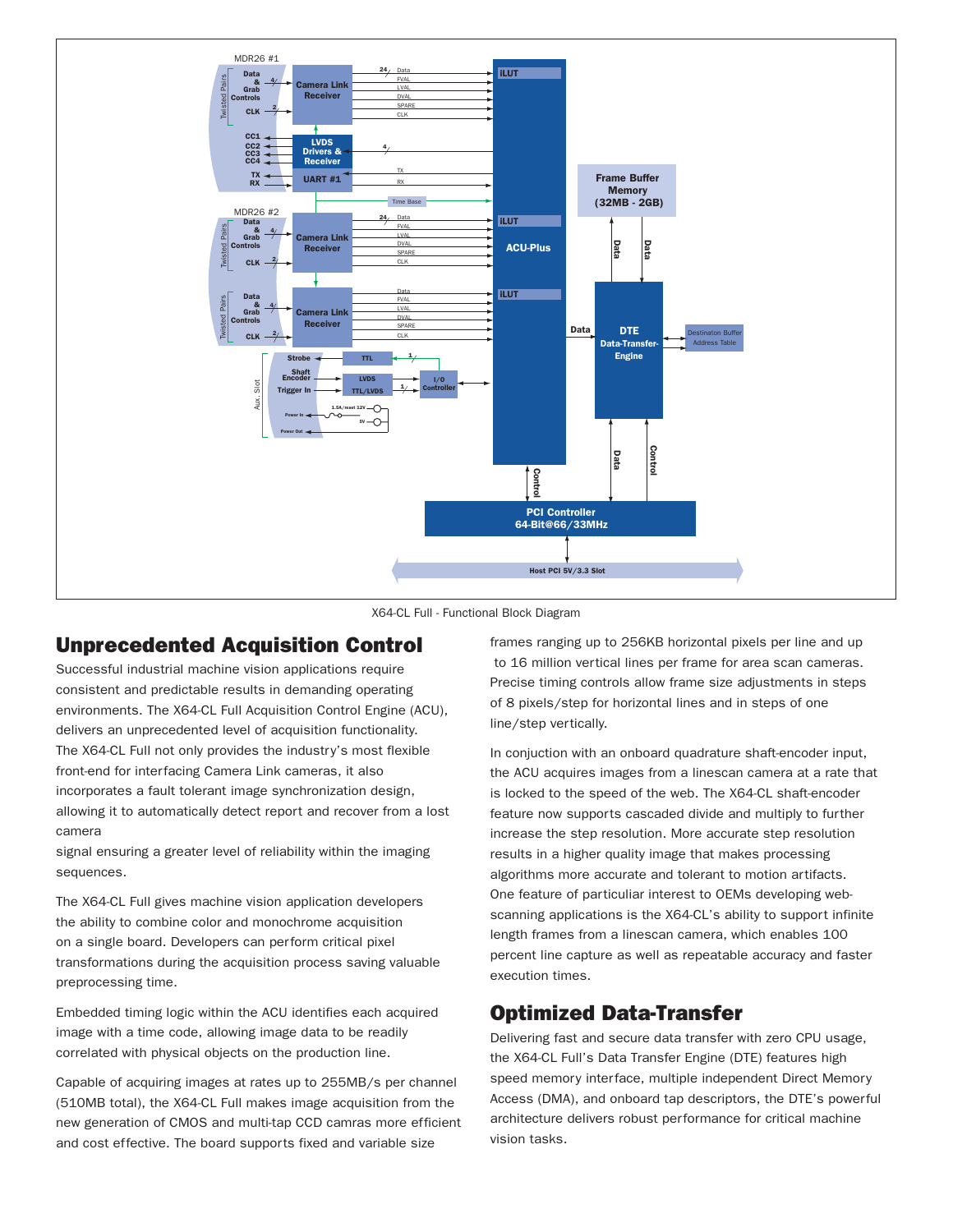The DMAs allow the DTE to transfer images from the acquisition control unit to local frame buffer memory, or transfer the same image to multiple addresses in the host memory. The ACU and DTE use the onboard memory to perform these operations concurrently, yet at different rates, yielding optimal utilization of system bandwidth. Moreover, the X64-CL Full now supports up to 2GB of onboard memory for higher speed frame rate cameras.

Designed to simplify machine vision tasks, the DTE is also responsible for on-the-fly input tap adjustments for directions, pixel overlap and under lap. This enables the DTE to deliver images that are ready for processing while freeing up the host CPU for other image analysis tasks.

Conventional PCI bus transfers utilizing scatter-gather techniques rely on the CPU to load the host frame buffer destination memory addresses during live acquisition, which increases the load on the CPU and slows image-processing tasks. The DTE offloads this task by using a sophisticated control unit to automatically capture and store the destination frame buffer addresses from the host memory. In addition, the control unit performs autonomous and robust image transfers to ensure data integrity during continuous image acquisition in non-real-time operating systems, such as Windows®XP, Windows®2000 and Windows NT®.

#### Camera Support

The X64-CL Full is compatible with one Full, one Medium or one Base Camera Link area or linescan mono or RGB camera. In addition, the X64-CL Full provides optional support for non-Camera Link formats and acquisition from two synchronized Base cameras. It further supports custom camera formats such as four 14/16-bit taps and ten 8-bits/tap1.

#### Visual Status LED

The X64-CL Full further facilitates ease-of-use by utilizing visual status LEDs, mounted on the card's bracket, to simplify system installation and setup. A status indicator LED provides visual feedback when the correct camera connection is made and when a grab is in progress; a second LED shows when a valid external trigger is detected. These visual indicators allow developers to instantly recognize if cabling has been correctly set up greatly facilitating the diagnostic process.

#### External Event Synchronization

The X64-CL Full features a trigger input, along with strobe and exposure control output signals, to synchronize image captures with external events.

#### RS-232 Communications Ports

The X64-CL Full features an onboard "Serial" serial port that provides integrated support for camera control and setup for machine vision applications. PC-independent in nature, this communication port can be used with off-the-shelf communication utilities such as HyperTerminal to control and configure Camera Link cameras with ease and without requiring additional external cabling.

#### Software Support

#### Acquisition, processing and analysis

The X64-CL Full is fully supported by DALSA's Sapera™ LT software development libraries enabling applications to be developed under Windows NT®, Windows®2000, and Windows®XP. Sapera LT allows users to develop applications with C language DLLs, C++® classes or Active X®controls for Microsoft®Visual C/C++®6.0 (or higher) or Visual Basic® 6.0 (or higher) development platforms.

Sapera LT's advanced image acquisition and control functions are an integral part of DALSA's stringent Trigger-to-Image Reliability technology framework. Sapera LT offers users a single API across DALSA's current and future hardware platform, to deliver a comprehensive feature set including program portability, versatile camera controls, flexible display functionality and management, and easy to use application development wizards.

Sapera LT (ver. 5.0) comes bundled with DALSA's advanced CamExpert, a proprietary camera configuration utility specifically designed to leverage the power of DALSA's image acquisition boards. This Windows-based utility provides an interactive environment within which to create a new, or modify an existing, configuration file for area and linescan applications.

For image processing and analysis DALSA offers Sapera Processing. Fully integrated with Sapera LT functionality, Sapera Processing is a dynamic Windows-based comprehensive programming library. Hardware independent and designed to simplify vision application development, Sapera Processing is based on a set of high performance C++ classes and uses MMX, SSE (streaming SIMD Extensions), and SSE2 to meet the challenging operational requirements of today's imaging systems. Scalable in design, Sapera Processing offers a comprehensive set of optimized tools, available as a suite or standalone, including image processing, search (pattern matching), OCR, barcode decoding, and blob analysis. Sapera LT and Sapera Processing combine seamlessly to deliver a powerful and easy to use development resource for advanced image acquisition, processing, and analysis.